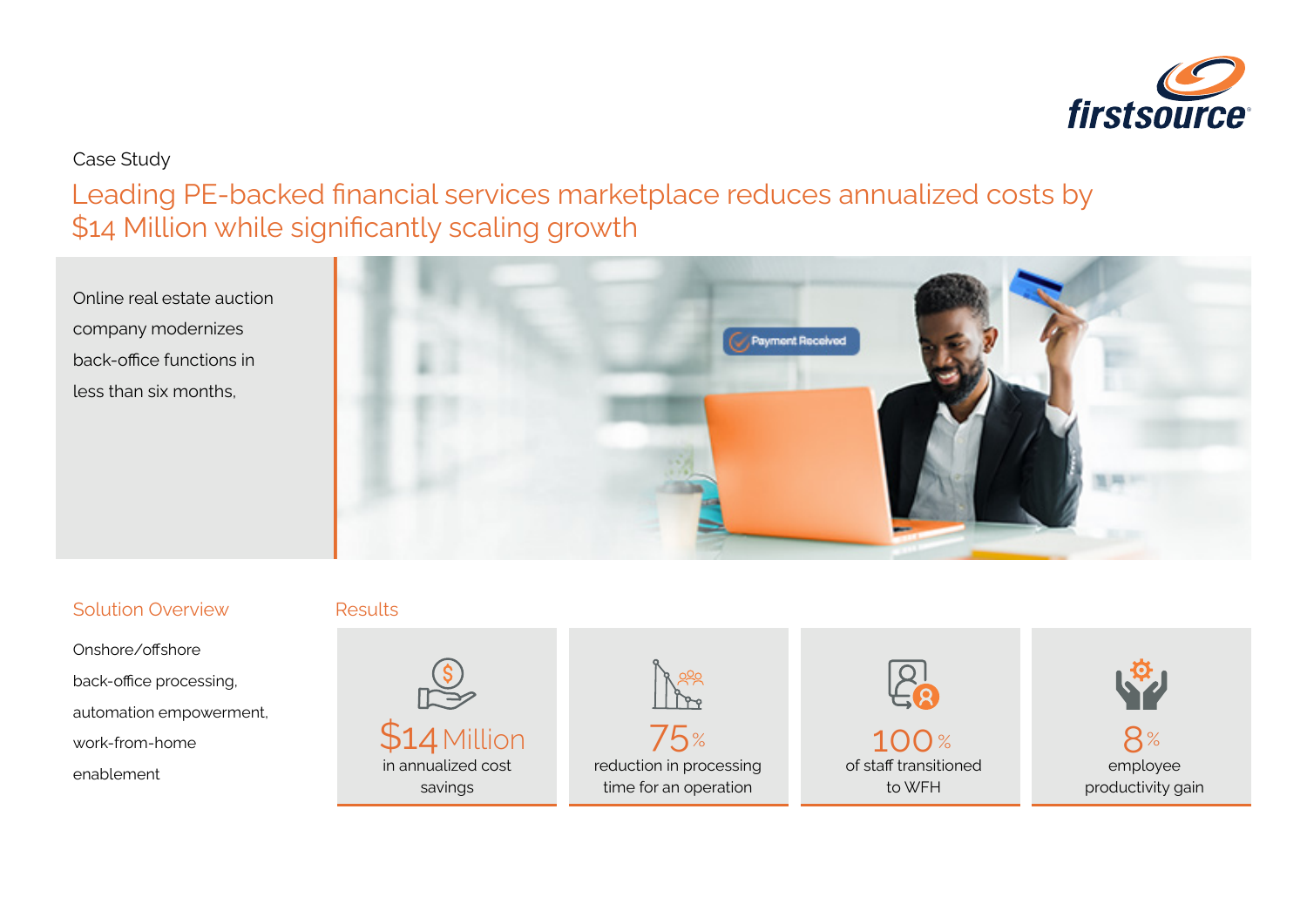- Meet 6X scope expansion during the project
- Provide back-office support for onshore processes
- Establish and staff new onshore processing center
- Reduce cycle time on back-office functions
- Risk-manage staff at the outset of the pandemic
- Complete modernization in six months

#### Challenges **Business challenges**

The client is the largest online real estate auction company in the US, supporting 6.3 million buyers and 10,000 auctions per year representing \$52 billion in sales to date.

The client sought an agile technology and services provider that could step in and take over non-core support functions in its business, allowing management to focus on high-value growth opportunities. We were selected to assume control of facility leases and expenses, infrastructure improvements and maintenance, and recruiting, onboarding,and managing employees.

The client wanted us to create turnkey production facilities with minimal start-up costs, staffing the facilities with skilled employees.

During the project, the client, eyeing additional savings opportunities, expanded the scope to include additional critical functions like settlement and closing, audit, quality control and web chat support.

To achieve the cost savings sought by the client, offshore operations were needed, requiring recruitment and training in real estate closing and transfer.

The transition occurred early in the COVID-19 pandemic. In addition to achieving the required cost and processing time savings, We had to transition all employees to work-from-home status to minimize the potential for disruption.

#### Putting real estate experience to work

Firstsource was selected by the client for its ability to respond quickly to the timeline requirements and for its knowledge of real estate closing and settlement. In particular, the client appreciated our ability to work with agile partners capable of adapting and deploying new technology and its willingness to expand the project's scope.

Applying decades of experience in real estate and mortgage finance, we dedicated ourselves to meeting the aggressive timeline and the cost reduction/turn-time improvement objectives set by the client.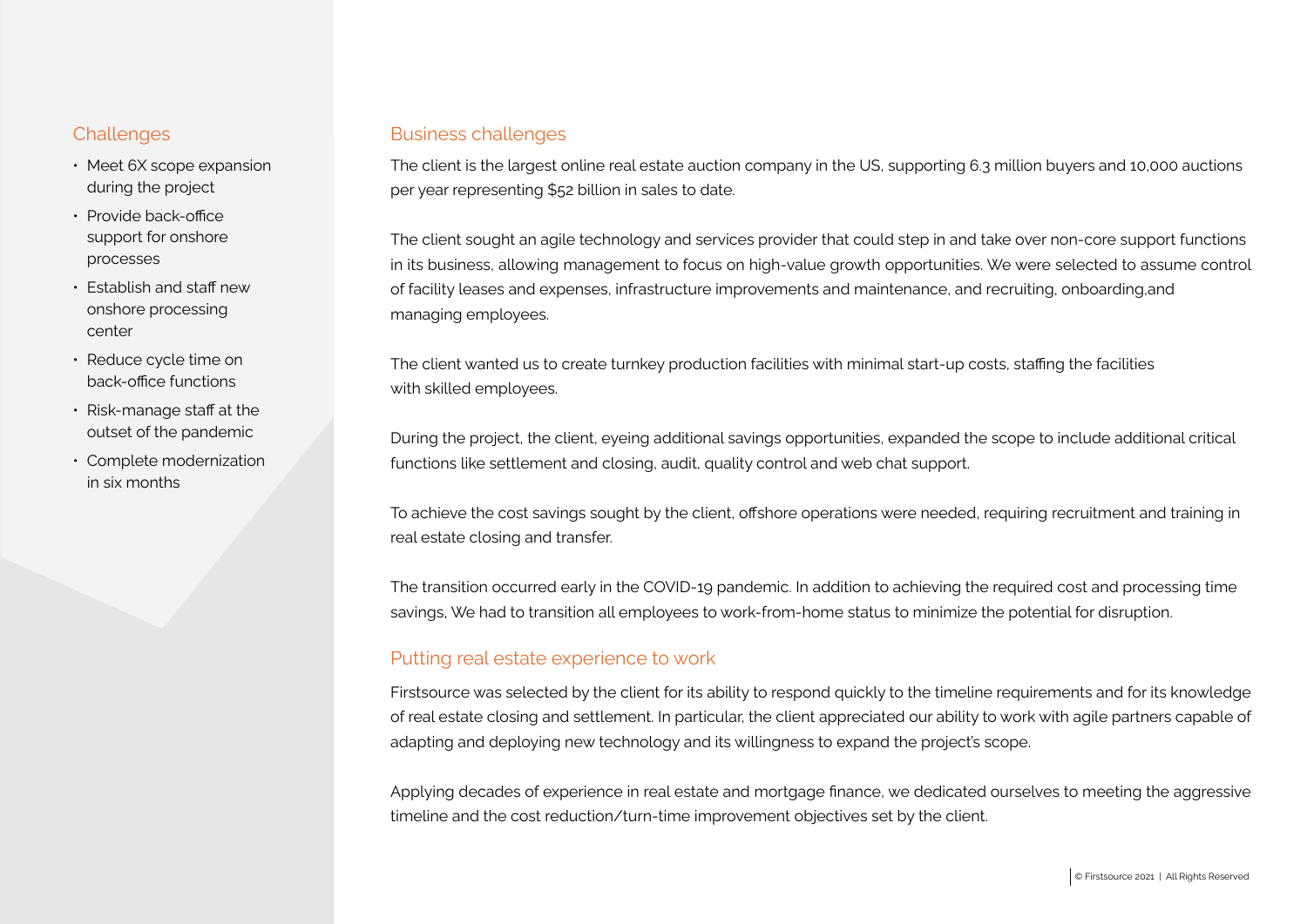#### Solution Synopsis

- New onshore operations center established with 70 domain knowledge specialists
- Met mid-project requirements to streamline settlement & closing, auditing, QC and support for web chat
- Established and trained offshore support for four back-office processes
- Applied automation to streamline workflow, achieving up to 75% cycle time improvement
- Transitioned 100% of staff to WFH within one week of the pandemic onset, with 8% improvement in productivity
- New operations center operational in less than six months

#### Automating back-office functions

We addressed the need for improvements in back-office efficiency by creating off-shore centers to support four key functions. In addition, We established a new, modern onshore operations center in Morrisville, NC staffed with 70 domain knowledge experts.

Using new technology and process improvement methods, We reduced human workloads and improved cycle time in all functional areas, achieving hours-long turn-time reductions that, in some cases, reached 70%.

At several points during the modernization project, the client asked Firstsource to address workflow and automation opportunities in six additional areas, including settlement and closing, auditing, quality control and support for the webchat function. We were able to seamlessly include these functions because of its domain expertise in real estate.

Through combined efforts to apply new technology and leverage offshore resources, Firstsource was able to deliver \$14 million in annualized cost savings to the client at the same time it improved turn times.

#### Increasing capacity and creating business leverage

The demand from investors who want to add to real estate holdings augurs well for the client, which now enjoys additional capacity, greater marginal profitability on new revenue, and improved effectiveness in risk management and client-facing support functions.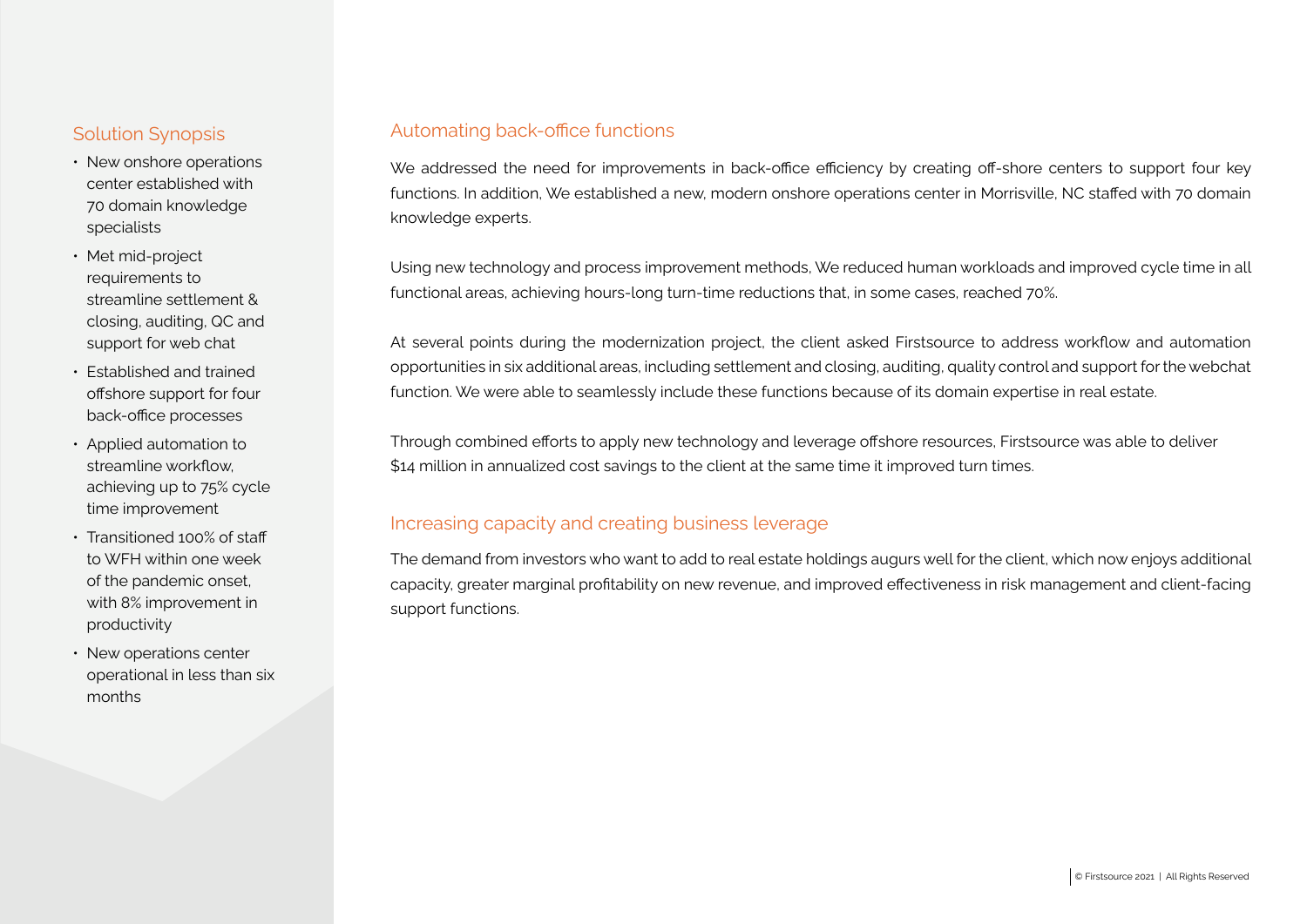- \$14 million annualized savings in back-office function
- Enterprise-wide 8% improvement in employee productivity

#### Results **Expanding offshore operations to drive down costs**

To meet cost reduction requirement expectations held by the client, Firstsource judiciously selected four back-office processes to be managed and administered offshore. Not only were cost reduction objectives met, but we were also able to achieve turn-time reductions with concomitant cost savings, making the offshore transition transparent to the client's customers.

## Exceeding expectations

In addition to firming up the client's back-office functionality, we delivered:

- An eight-figure cost reduction
- Completed the modernization project within the six-month time frame
- Minimized business disruption risk from the re-engineering initiative

What's your challenge? [Let's work together to solve](https://www.firstsource.com/contact/)  it. To speak to our experts click here

For more insights follow us on social media: